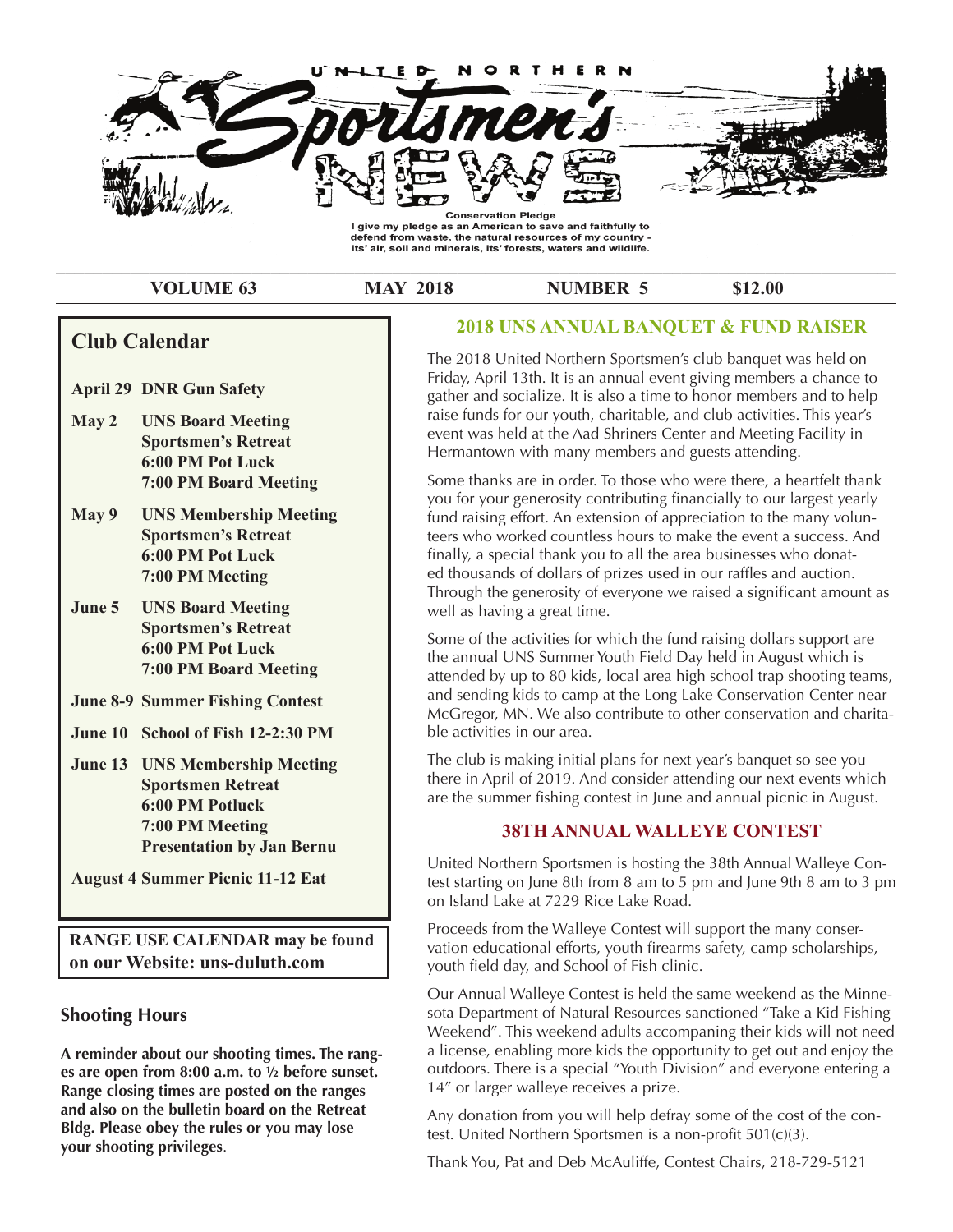# **UNITED NORTHERN SPORTSMEN'S SCHOOL OF FISH ON JUNE 10TH**

School of Fish is a 2 1/2-hour fishing class (Noon-2:30 PM) open to kids ages 6 up to 12 taught by pro angler and television show host Mike Frisch. Students learn about lakes, finding fish in those lakes and some great ways to catch them. They also learn to tie a fishing knot and rig and use a slip-bobber setup.

School of Fish kids attending will receive: Rod & Reel, Tackle Box with Northland Tackle - worth over \$50, Cabela's \$10 Gift Card, School of Fish 32-page full Color Workbook, KLN/Shearer's Snack Pack. More importantly, however, they leave class with the knowledge and skills to go fishing!

Also, two 2018 School of Fish graduates names will be drawn to have the opportunity to be a guest on Fishing the Midwest TV show!

**To register call Gene Shaw at 218-348-2191 or email geneshaw2017@gmail.com.** 

# **FOREST MANAGEMENT PLAN FOR UNS PROPERTY**

A year ago the UNS board adopted a strategy to obtain a forest management plan for the UNS property. UNS has approximately 37 acres, about 32 acres of which are undeveloped forest land. The board contracted with private consulting forester Jan Bernu, Two By Forestry, to provide a certified forest management plan for all UNS acres. This plan was completed early 2018 and registered with the state of MN DNR.

There are two main purposes for obtaining this plan;

1. Provide guidelines and strategies for management of UNS property so we can progress towards long-range goals of improving wildlife habitat, forest health and resilience, addressing invasive species and providing additional recreation opportunities on UNS land, and

2. Qualify for property classification  $2(c)$  for a discount on taxes on eligible managed forest land acres.

As a conservation organization it makes sense to manage our property sustainably for our future enjoyment etc. With the management plan as a guide we can design projects such as tree planting and building exclosure fences to protect plantings from deer and rabbits, eliminate exotic species such as buckthorn, develop trails for hiking and working on the stream riparian corridor and buffer areas through the northeast corner of the property.

The forest management plan is available electronically by request – Email to john@b-green.us to request a copy by email.

The DNR is preparing a stream report on the designated trout stream in the northeast corner (which has a DNR management easement) – This report will be attached to our management plan and help us further in our management efforts.

Please come see the presentation of our new forest management plan by consulting forester Jan Bernu, Two By Forestry:

Membership Meeting June 13 Potluck Supper at 6:00 pm Meeting and presentation begin at 7:00 pm Everyone is welcome.



John Bathke, Finance Committee

## **SCHOLARSHIPS AVAILABLE FOR SUMMER CAMPS AT LONG LAKE CONSERVATION CENTER**

UNS is giving four scholarships to send some lucky kids to camp. The programs cover ages 10-16 and take place from June 10th - August 1st. The flyer for this is posted on LongLakeCC.org. If you have any kids or grandkids or neighbors interested have them email or write a note to Tom Wasbotten, at 218-721-4864 or twasbotten@outlook.com.

## **CONSERVATION EFFORTS – ADOPT A WMA**

Several comments were shared via our recent membership survey that some of our members would like to see more conservation efforts in the area. Our Club President Tom Wasbotten will be forming a committee to review the possibility of adopting the Canosia Wildlife Management Area (WMA) to assist the MNDNR with maintaining the area. Some examples of the things the club can help the DNR with are: Managing Wood Duck boxes, Mowing trails and clearing debris, Repainting kiosks, Posting/checking signs, etc.

Your input is important! If you have any questions, comments, or would like to be involved on the committee, please contact Tom Wasbotten at 218-721-4864 or twasbotten@outlook.com or Cody Privette at 218-260-2932 or codyprivette@gmail.com.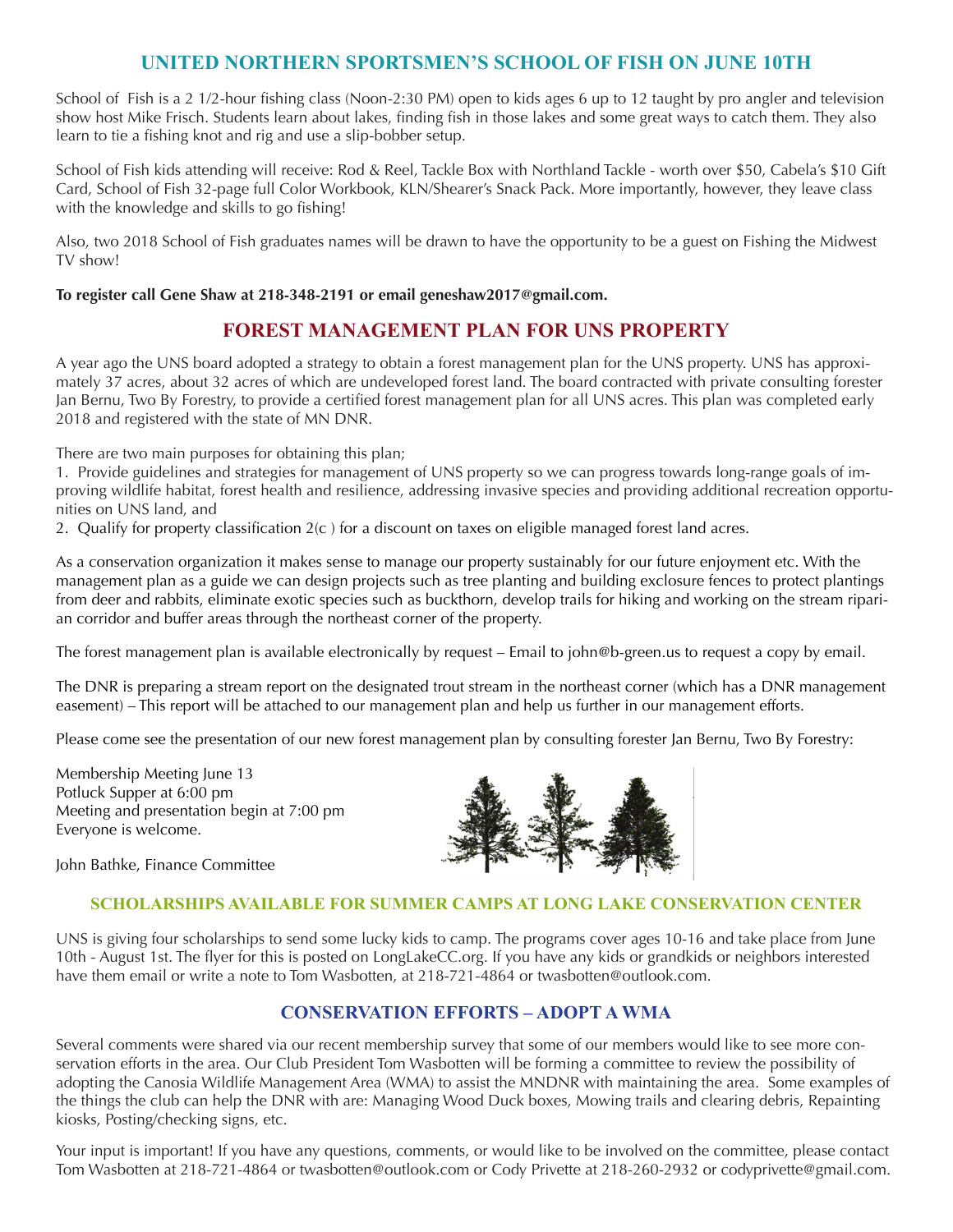#### **UNS MEMBERSHIP MEETING Minutes 4.11.2018** *(Sensitive Material Withheld)*

**Call to Order:** by President Tom Wasbotten at 7:00 p.m. Conservation Pledge.

**Roll Call of Officers:** Bob Kuettel, Tina Sund, Mike Foy, Larry Chesney, Duane Lasley, Dave Shrader, Judy Foy, Tom Wasbotten, Gene Shaw, John Bathke, Bob Klein, Dan Smestad, Sandy Roberts, Mike Drager, Eric Hansen.

**Excused Officers:** Cody Privette

**Correspondence:** was shared

**Agenda Additions:** Motion to approve the agenda with the new additions moved, seconded and carried (M/S/C).

**Reading of Minutes:** Eric Hansen read minutes from the March 14 Membership meeting. Motion to accept minutes as corrected (M/S/C). Synopsis of Board of Directors minutes from March 7 was read.

**Treasurer's Report:** Tina Sund as of March 2018.1st ½ prop taxes are due in May, 1st ¼ sales taxes due but no estimate on amount yet. Motion to accept the report and pay our bills, (M/S/C).

**Membership Secretary's Report:** Sandy Roberts – current membership is 1615, 48 2nd notices sent, Sandy reported that a member requested full financial disclosure be reported again in the newsletter.

#### **Committee reports:**

**Web Master – Eric Hansen:** made range use updates and reminders for the upcoming banquet to the events page, range page and Face Book page. The brass report was posted on the web site.

**Incident Reports – Mike Foy:** nothing to report

**Retreat Improvements & Maintenance – Dave Shrader:** finished 100 yd berm west of rifle range (material was taken from existing rifle range), seeded and covered with hay and erosion mats erosion control mats, thanks to the 6 club members who cleared the area for the berm and later seeded and covered it. A special thanks to Mike Hart who contacted Ben Pearson about providing the hay and erosion mats, and to Ben Pearson for providing the hay and donating more than 400' of the matting. Picnic Tables and boat docks will be put out as soon as possible.

**Grants Committee - Mike Drager:** nothing solid to report yet and he will work on 'grant work' now that he is home. **Volunteer Awards – Dan Smestad:** Duane Lasley has 150 hrs.

**Facilities Calendar – Bob Kuettel:** Border Patrol 4/23 & 24, Rifle Range 9-noon, DNR firearms safety class reserved the retreat from 8:30 to 1:30 and the ranges from 11:30 – 3:30 on May 29th.

**Budget Report – Tom Wasbotten for John Bathke:** Jan Bernu will attend membership meeting on June13 to talk about the forest mgmt. plan for UNS.

## **OLD BUSINESS:**

**Banquet —** Duane Lasley: we have 450+ items and things are still coming in. Tina Sund reports boards done, trailer is loaded, stations are filled. We will meet at 9:00 am at the AAD Temple. Dan Smestad reported 141 tickets sold and ordered 145 meals.

**Campground Committee —** Bob Kuettel: will report at BOD meeting in June & next meeting in May.

**Berm Construction —** Bob Kuettel: the berm is complete; it will still need to be graded and seeded.

**Communication Committee —** Tom Wasbotten for John Bathke: newsletter has been sent out on time and committee is looking at long range plans.

**Summer Fishing Contest** June 8 & 9, 2018 — Chairpersons: Pat & Debbie McAuliffe, Tom Wasbotten reports 'Planning is going well.'

**School of Fish** June 10, 2018 — Gene Shaw says it is 1/2 full already.

## **NEW BUSINESS:**

**Approve Board Recommendation \$150 Memorial Flower Expense —** Tom Wasbotten: Motion (M/S/C). **Summer Picnic** is Aug 4, 2018 — Tom Wasbotten reports Dana Dollum will chair the picnic again! **Youth Field Day** is Aug 11, 2018 — Tom Wasbotten reported for Cody Privette; Cody is working on it. **Long Lake Conservation Camp —** Mike Drager suggested we promote it better.

**Attendance Drawing:** Tom Wasbotten won the \$20.00. **Progressive Drawing:** Dave Shrader was present and won \$100. **Members Sick or in Distress:** none reported. **Adjournment:** motion was made at 7:48 pm; (M/S/C).

Respectfully submitted by Eric Hansen, Secretary pro tem

Next BOD meeting May 2nd, Next Membership meeting May 9